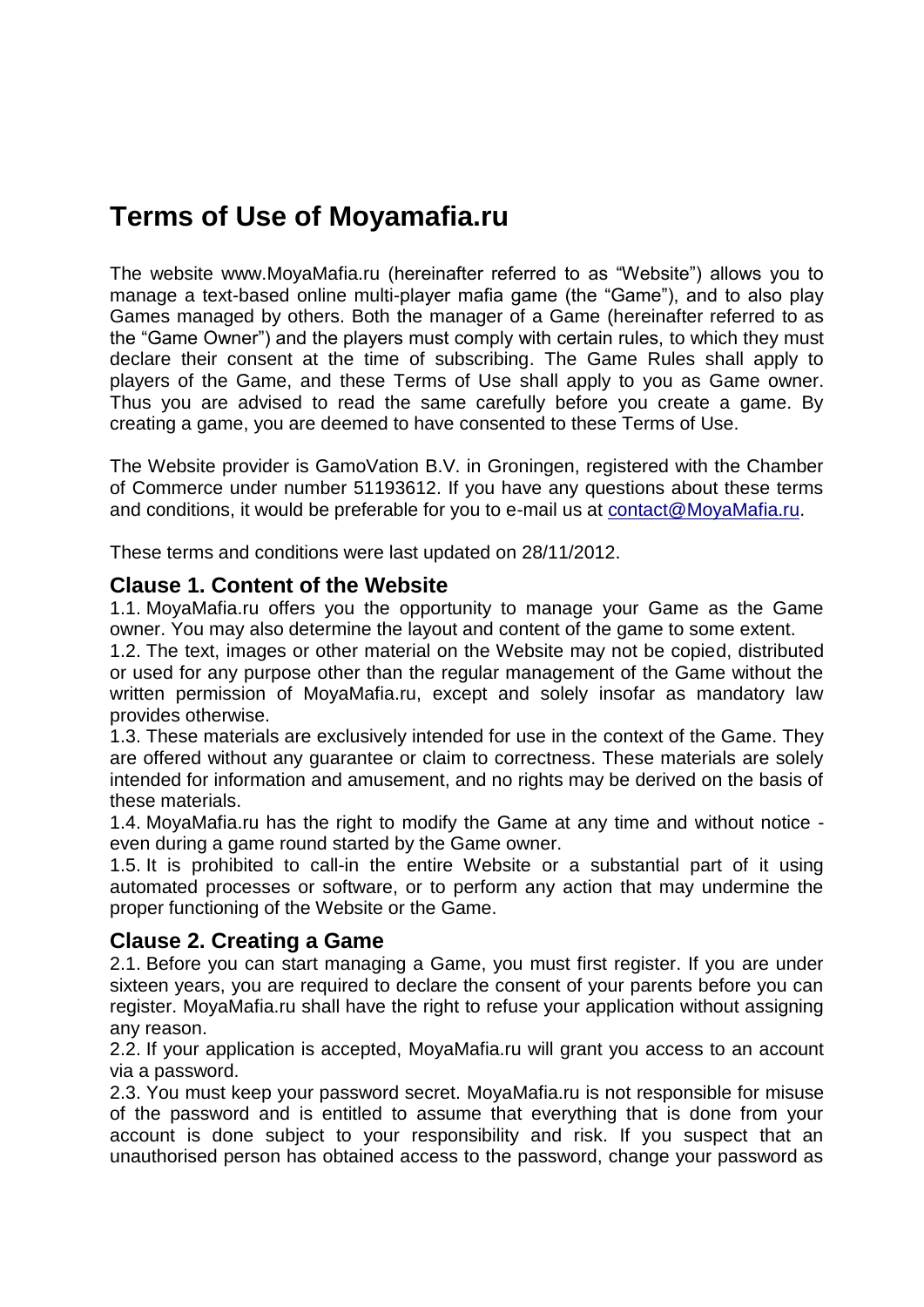soon as possible and/or contact the Game owner or MoyaMafia.ru as soon as possible. The latter will take appropriate action.

#### **Clause 3. Authorisations and Code of Conduct**

3.1. As a game owner, you must refrain from any unauthorised use of the Website and the Game, and you also undertake to conduct yourself according to what MoyaMafia.ru would expect from a prudent Game owner. If you find any errors or omissions in the Website, the Game, or in the software used, you should take every effort to draw the attention of MoyaMafia.ru to the same.

3.2. It is prohibited to misuse errors or imperfections in the Game or the Website. It is also prohibited to report or to share the same with others on public forums, without the permission of MoyaMafia.ru. Any breach of this Clause will render you liable to pay an immediately payable penalty of Euros 1,000 per event, without prejudice to any compensation for damage that MoyaMafia.ru or others may suffer as a result of the violation.

3.3. As a game owner, you may modify your account settings and the Game terms and conditions to be implemented therein at any time. You should always take efforts to ensure that no individual players are benefited or suffer a disadvantage.

3.4. All rules or conditions laid down by you that are in conflict with these Terms of Use, shall be invalid. You are free as per Clause 5 to lay down your own rules for the forum, which may differ from the standard forum rules. These various rules should never be in conflict with other provisions of these Terms of Use.

3.5. You have the right to assign or take away powers to certain persons (Crew Members) to co-manage the game. As Game owner, you are also responsible for the actions of your Crew members.

3.6. If a player does not abide by the applicable rules, both the Game owner and MoyaMafia.ru have the right to impose sanctions. As the Game owner, you have the right to enforce the rules in the first instance. You may for example, warn players that you will block ('ban') the game for a fixed period, or confiscate ('reset') all the player's Credits and/or other assets. As the Game owner, you are bound to use your sanctioning power carefully. You indemnify MoyaMafia.ru against all third-party claims that may arise out of your actions.

3.7. In addition to the aforesaid sanctions, MoyaMafia.ru has the right to impose penalties in reasonable proportion to the gravity of the violation.

3.8. It is also prohibited to bypass or to disable any security arrangement for the Game or the Website.

3.9. It is not permissible to share, sell or transfer an account to another person without the prior permission of MoyaMafia.ru. It is also not permissible to use someone else's account.

3.10. It is expressly prohibited to promise prizes - such as for winning a game or competition - to players in any manner whatsoever, if prizes are not actually going to be distributed.

3.11. If you do not abide by these Rules of Conduct or other obligations arising under these Terms of Use, MoyaMafia.ru shall have the right to impose a sanction, but is not bound to do so. Depending on the nature and seriousness of the violation(s), sanctions may vary from a warning to the cancellation of any Mafia Coins or credits in Euros that you may have earned, up to the termination of all your accounts.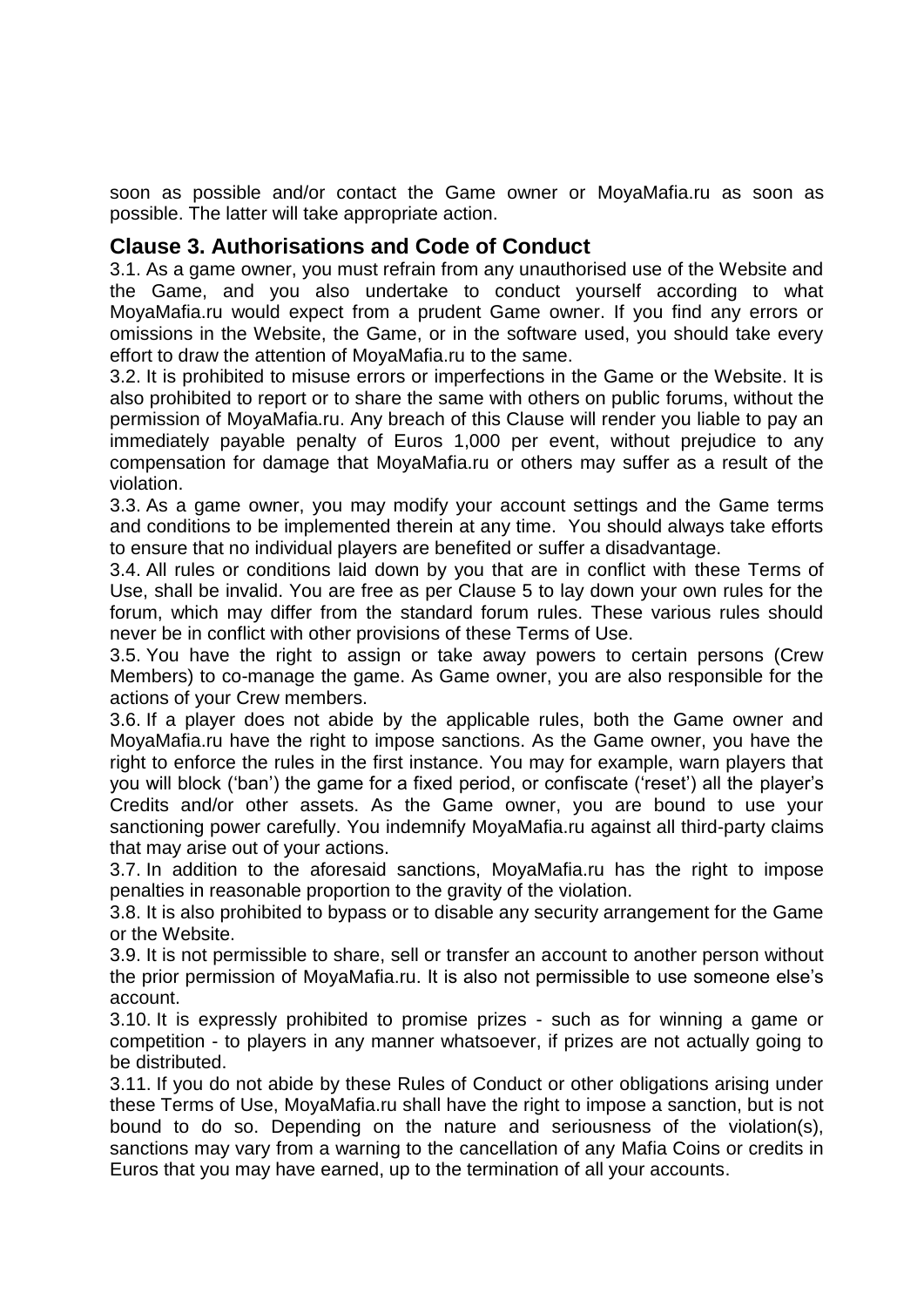## **Clause 4. Contributions placed on the Website**

4.1. MoyaMafia.ru allows you to send messages to or post messages for others through chat, messaging, forums and other resources, and to include text and images in your Game.

4.2. You may yourself decide (except as below) which Contributions you wish to publish, where, and when. MoyaMafia.ru is, however, not liable to pay you any fee for the materials that you publish on this Website. You hereby grant MoyaMafia.ru a nonexclusive licence to publish your Contributions on the Website in any manner. This also includes the right to change and/or edit Contributions. You relinquish all right to the mention of your name in case of publication on the Website. You hereby also declare that you have all the rights to distribute the materials, and indemnify MoyaMafia.ru against the claims of third parties relating to material posted by you.

4.3. The Contributions may not:

- **E** include hyperlinks to external websites with malicious content (such as excessive pop-ups, viruses or spyware);
- contain threatening, false, insulting, offensive, pornographic, discriminatory or hateful information;
- contain pyramid schemes, chain letters, commercial, charitable or philanthropic messages;
- create the impression that you are an assistant or representative of MoyaMafia.ru,
- **Example material that infringes on third-party rights, always including the** inclusion of images or links to the same without the consent of the entitled persons;
- **Example material that places a disproportionate burden on the systems of** MoyaMafia.ru.

4.4. If MoyaMafia.ru has a reasonable suspicion or realises that a Contribution is contrary to the above or against the law, then MoyaMafia.ru has the right to unilaterally remove or block access to it. Moreover, MoyaMafia.ru may impose a sanction. MoyaMafia.ru is not bound to consult you in this connection.

4.5. In case of a serious suspicion of misuse of the Website or of the Game, MoyaMafia.ru shall have the right to read your private messages in connection with the investigation of such misuse. MoyaMafia.ru will keep all information that it finds in such private messages secret to the extent possible, and will not publish or use the same for any purpose other than in connection with measures against such misuse. MoyaMafia.ru shall however have the right to hand over these private messages to investigation agencies or to use the same in connection with judicial proceedings relating to such misuse.

## **Clause 5. Forum Rules**

5.1. As the Game owner, you are responsible for the forum and its content and for (ensuring) adherence to the forum rules. You are free to lay down your own rules, which may be different to the standard forum rules as per Clause 5.2. Such rules should however, never be in conflict with other provisions of these Terms of Use. 5.2. If and insofar as you do not apply different forum rules, the following standard forum rules shall apply: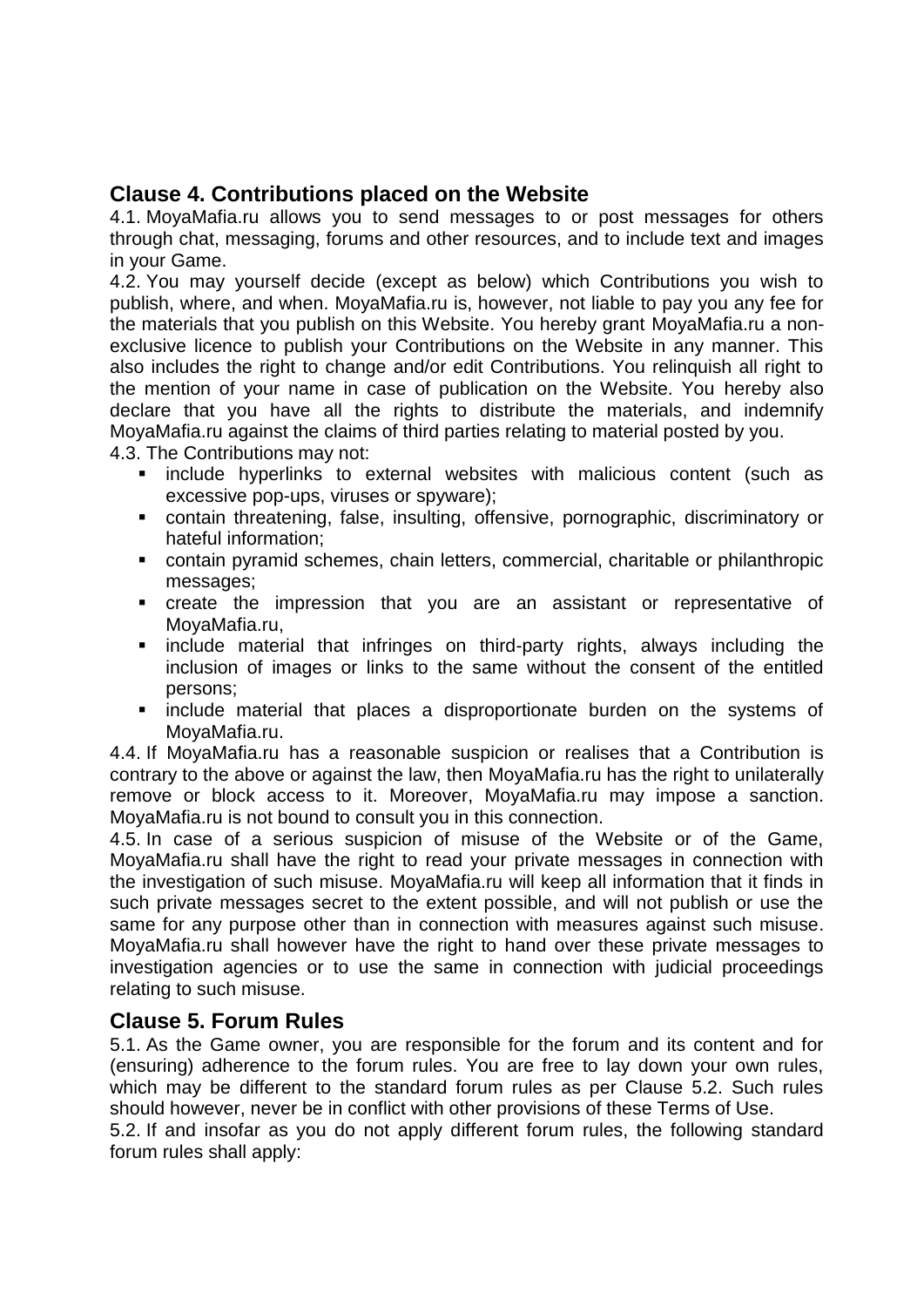- a) It is not permissible to accuse others of wrongful conduct in your posts. This means that if you suspect someone of something, you should report this to one of the moderators or administrators. Your message should provide sufficient evidence; false accusations shall not be tolerated.
- b) The forum is intended for reference purposes, among other things. In order to ensure that such reference remains useful and well-organised, and to prevent annoyances, you should abide by the following:
	- **Before you open a topic, check whether your question or comment has already** been posted previously.
	- Always post a new topic in the appropriate section of the forum.
	- Do not feel bound to reply to each and every topic that comes along. Respond only if you actually intend to make a relevant contribution.
- c) Promoting other websites on the forum without consent shall be regarded as spam and may be punished with the deprivation of access to the Game and removal of the account.
- d) The forum is not intended to declare war on other members or their families.

## **Clause 6. Purchasing Mafia Coins and Rewards**

6.1. The players of your game may purchase Credits from MoyaMafia.ru for use in the Game. As the Game owner, you will be rewarded if players of your Game purchase Credits.

6.2. You can as Game owner, make the setting in your account as to whether you want to be rewarded in the form of Mafia Coins or in Euros. Rewards will always be awarded subject to the conditions and the rates as specified in the payment tables appearing on the Website. Please note: a minimum in Mafia Coins may apply, and as a result, you shall lose the rewards, if any, for Credits purchased by the players.

6.3. Since Mafia Coins are to be used in the Game immediately after purchase, you have no right to terminate the purchase as per Section 7:46i of the Civil Code;

6.4. In case of problems when ordering Mafia Coins or when paying rewards, you may contact Support at MoyaMafia.ru via: support@MoyaMafia.ru or via the forum at www.MoyaMafia.ru. Always include certain details: the date and time, explanation of the problem, the telephone number used, etc.

6.5. All offers are without obligation, and the prices on the Website are subject to typing and programming errors. MoyaMafia.ru has the right to change the prices at any time.

## **Clause 7. Processing personal data**

7.1. MoyaMafia.ru respects the privacy of all users of the Website and shall ensure that personal data are processed carefully and in accordance with the Personal Data Protection Act.

7.2. MoyaMafia.ru will take every effort to protect your privacy to the extent possible, but you must realise that other interests such as for example, freedom of expression or detection of illegal activities may take priority over your right to privacy in certain cases.

7.3. While registering, MoyaMafia.ru will request you to provide certain personal data, such as your name and a working email address. These personal data shall not be disclosed to third parties unless you authorise the same separately or such disclosure is necessary for your normal use of the Website. MoyaMafia.ru may use the email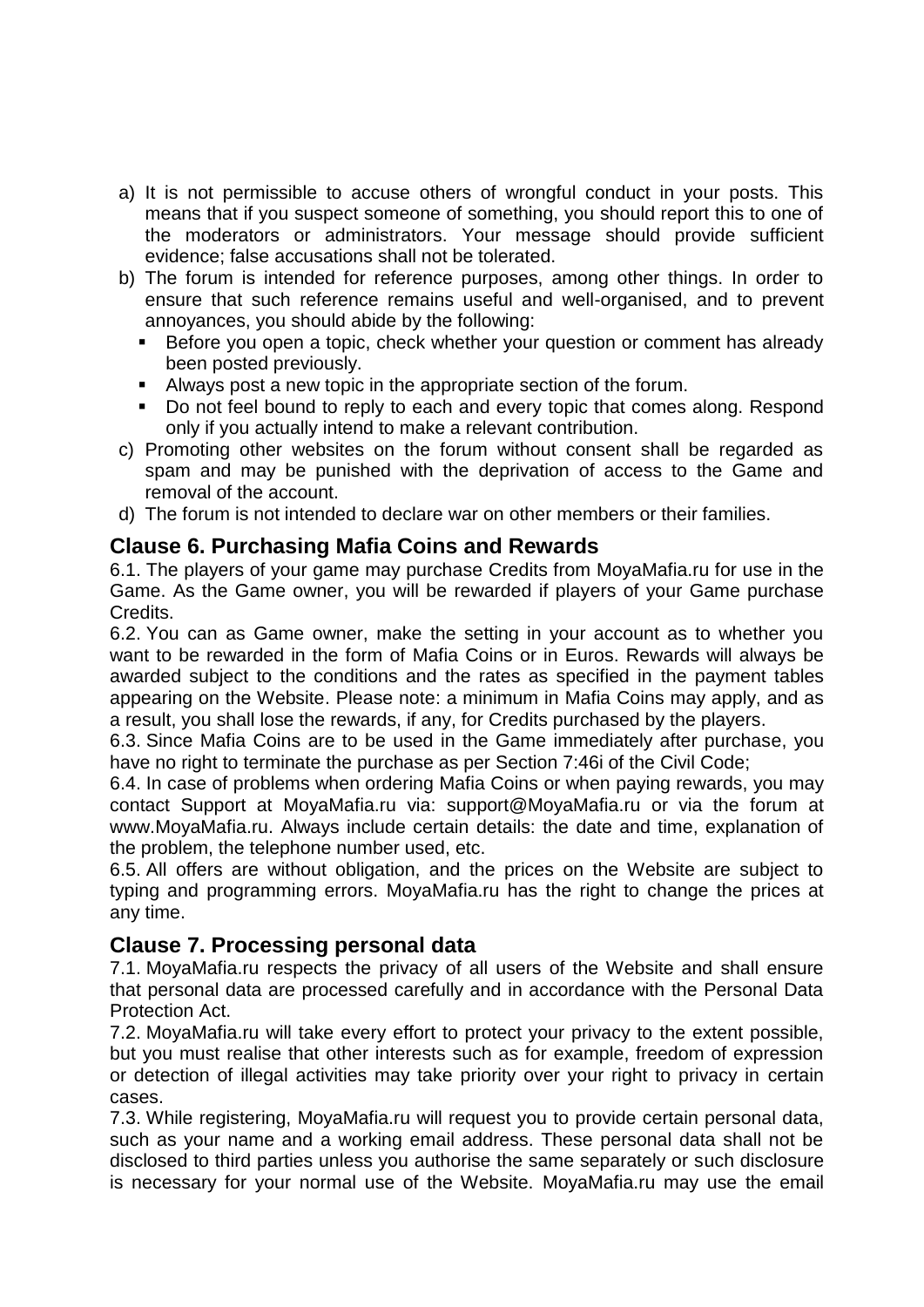address to send your messages over the Website and/or to manage the Games. Each message will provide you with the option to unsubscribe. MoyaMafia.ru will request your explicit permission before sending other commercial e-mails.

7.4. MoyaMafia.ru contains general visit data, among other things, to detect cheating and misuse. This includes information such as the IP address of the computer that requests a page on the Website, the user name if any, the time of request, and the visitor data that the browser sends.

7.5. MoyaMafia.ru uses cookies. A cookie is a small file sent along with pages of this Website, to enable the combination of various Website page requests and the analysis of user behaviour. You may reject cookies as above, although this may limit the functionality and ease of use of the Website.

7.6. You have the right to inspect, correct and delete data relating to you. In this connection, please contact MoyaMafia.ru via the above address.

7.7. If a Contribution violates your privacy, it will usually be rendered anonymous in the first instance. MoyaMafia.ru is not bound to remove Contributions from the Website unless you have a special and compelling reason to require this.

7.8. MoyaMafia.ru utilises third-party payment services when you buy Mafia Coins and pay Credits. MoyaMafia.ru has no control over the privacy policies of such third parties. Consult the privacy policy statement of such payment services.

#### **Clause 8. Maintenance and Faults**

8.1. MoyaMafia.ru has the right to temporarily shut down the Website or parts of it for maintenance, altering or upgrading the Website, its software or other facilities. As far as possible, MoyaMafia.ru shall try to implement such shutdowns outside office hours and to notify you in time concerning planned shutdowns. MoyaMafia.ru is however never bound to pay damage compensation for such shutdowns.

8.2. MoyaMafia.ru has the right to modify the Website, the Game and the software used for the same from time to time in order to improve the functionality and to repair faults. If a modification results in a significant change in the functionality, MoyaMafia.ru will try to inform you concerning the same. Since this Website and the Game is used by several participants, it is not possible to abandon a certain modification just for your benefit. MoyaMafia.ru is not liable to pay any compensation for any damage arising due to such modification.

8.3. In case of force majeure, such as for example, faults in the telecommunication infrastructure or deficiencies in the performance of the payment provider, whereby MoyaMafia.ru cannot reasonably be expected to implement this agreement due to the action of an external cause, the performance of this agreement may be suspended or this Agreement shall be terminated, all without any obligation to pay damage compensation.

8.4. MoyaMafia.ru will take every effort to reply to questions adequately and within a reasonable time. MoyaMafia.ru can however not vouch for the accuracy and/or completeness of the responses.

#### **Clause 9. Liability**

9.1. The liability of MoyaMafia.ru for direct damages suffered by you, on any grounds whatsoever, shall be limited per event (a connected series of events shall be regarded as one single event) to the amount that the user has paid for the Game, subject to a maximum of 500 Euros (excluding VAT).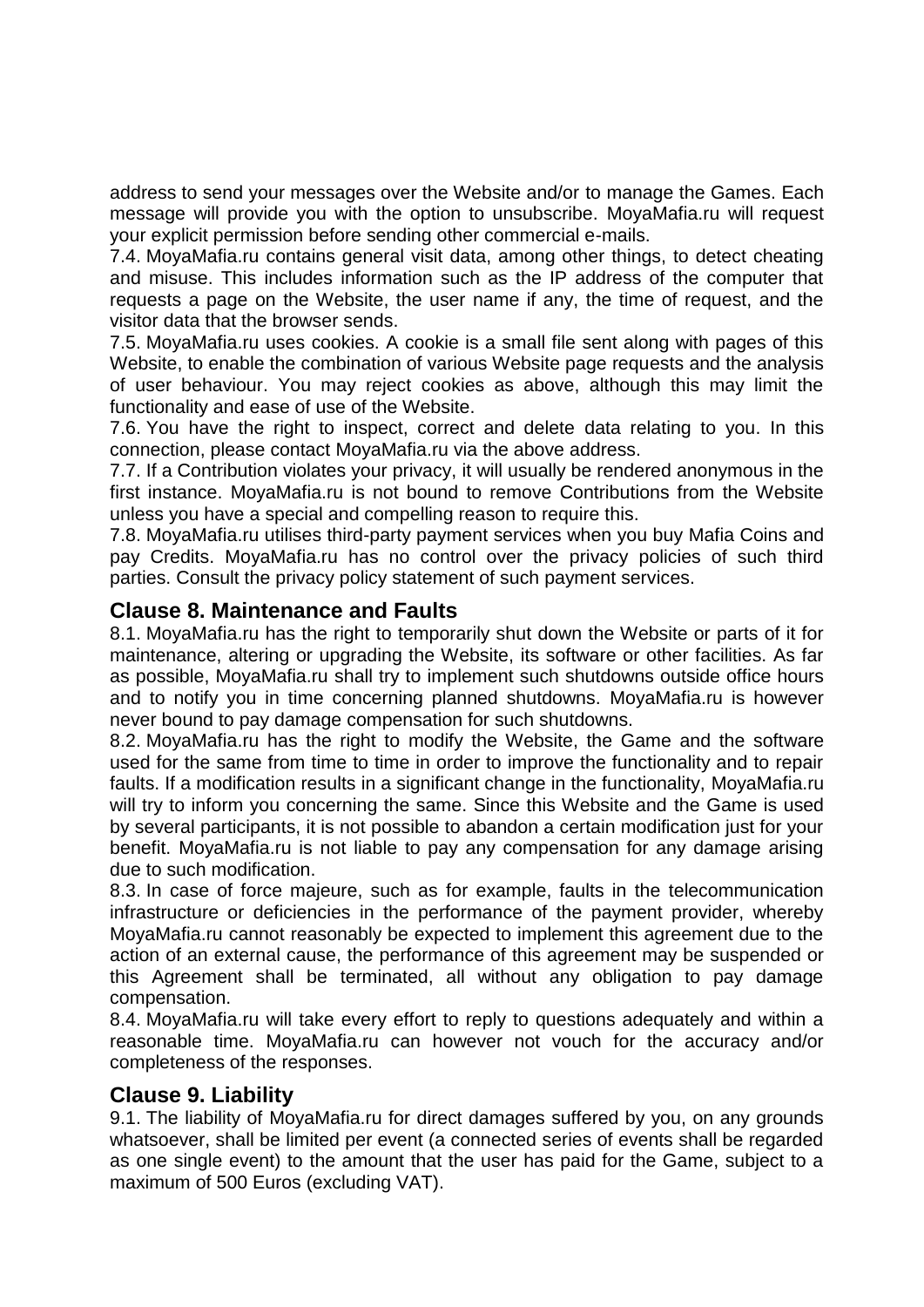9.2. Neither MoyaMafia.ru nor any of its assistants shall be liable for any indirect damages that you or others may suffer, including consequential damages, loss of revenue and profits, loss of data and economic loss.

9.3. You indemnify MoyaMafia.ru for all claims of third parties, on any grounds whatsoever, in respect of compensation for damages, costs or interest, relating to this agreement.

9.4. The preceding paragraphs of this Clause shall not apply if and insofar as the relevant damage was caused by wilful misconduct or gross negligence on the part of MoyaMafia.ru.

9.5. A pre-condition for the creation of any right to damage compensation is always that you should notify MoyaMafia.ru concerning such damage as soon as possible after it occurs, in writing.

#### **Clause 10. Duration, extension and termination of the agreement**

10.1. The parties have entered into this Agreement for an indefinite period. You may terminate the agreement at any time, without observing a termination notice period. In case of termination in connection with a sanction, MoyaMafia.ru may terminate the agreement with immediate effect.

10.2. After termination, your account will be cancelled and all the Mafia Coins and items relating to the account will be removed. MoyaMafia.ru may remove your Contributions, but is not bound to do so.

10.3. In case of termination, the following obligations shall continue as long as MoyaMafia.ru can reasonably demand the continuation of the same: the licence under Clause 4 and the provisions concerning liability under Clause 9.

10.4. MoyaMafia.ru has the right to suspend its obligations towards you if there is a suspicion that you are in breach of the contract in any manner whatsoever, without MoyaMafia.ru being bound to pay any damage compensation.

#### **Clause 11. Modifications to the agreement**

11.1. MoyaMafia.ru has the right to modify these terms and conditions or to add new conditions to the same. These modifications or additions shall take effect fifteen days after publication of the same on the Website. Amendments to Clauses 3 and 4 shall come into force at the next round of the Game. Minor changes shall always come into force with immediate effect.

11.2. If you do not wish to accept an amended or supplemented condition, you must terminate the contract before, or as soon as possible after, the change or addition takes effect. You may no longer use the Website. By using the Website after the same comes into effect, you notify your acceptance of the amended or supplemented condition(s).

11.3. None of the conditions or exceptions proposed by you shall be part of this agreement, unless so agreed in writing between you and MoyaMafia.ru.

11.4. MoyaMafia.ru shall have the right to assign this Agreement and all its rights and obligations arising under the same, to a third party that takes over the Website.

11.5. Information and notices on the Website are subject to programming and typing errors. In the event of any inconsistency between the website and this agreement, this agreement shall prevail.